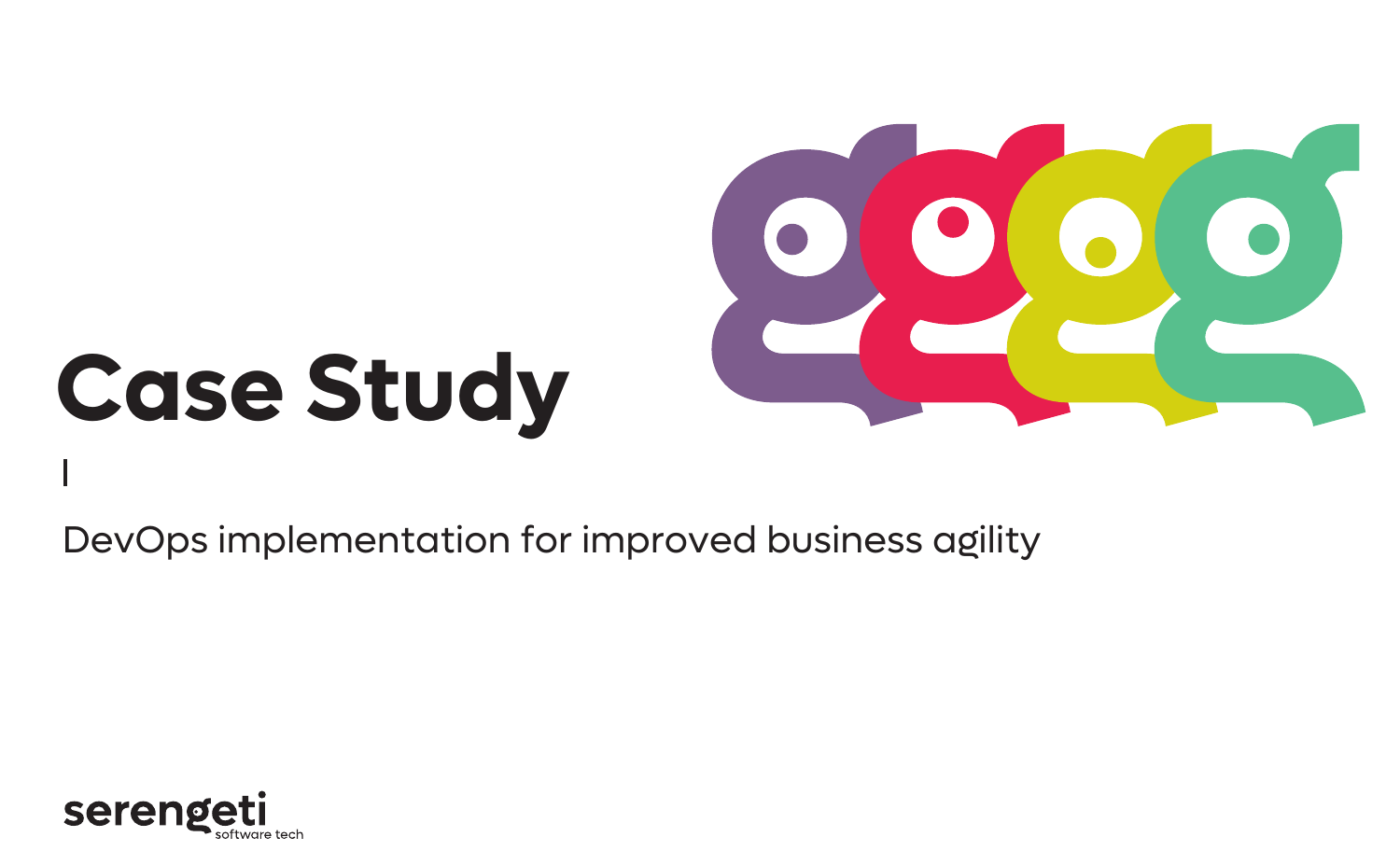## **The Client**

Swissphone Wireless AG is a Swiss based company founded in 1969. It is producing robust pagers, designing secure networking and developing innovative software solutions.

It's products and solutions support every step of alarms chain, ranging from emergency calls to coordination in the control centre, up to network and pager alerts.



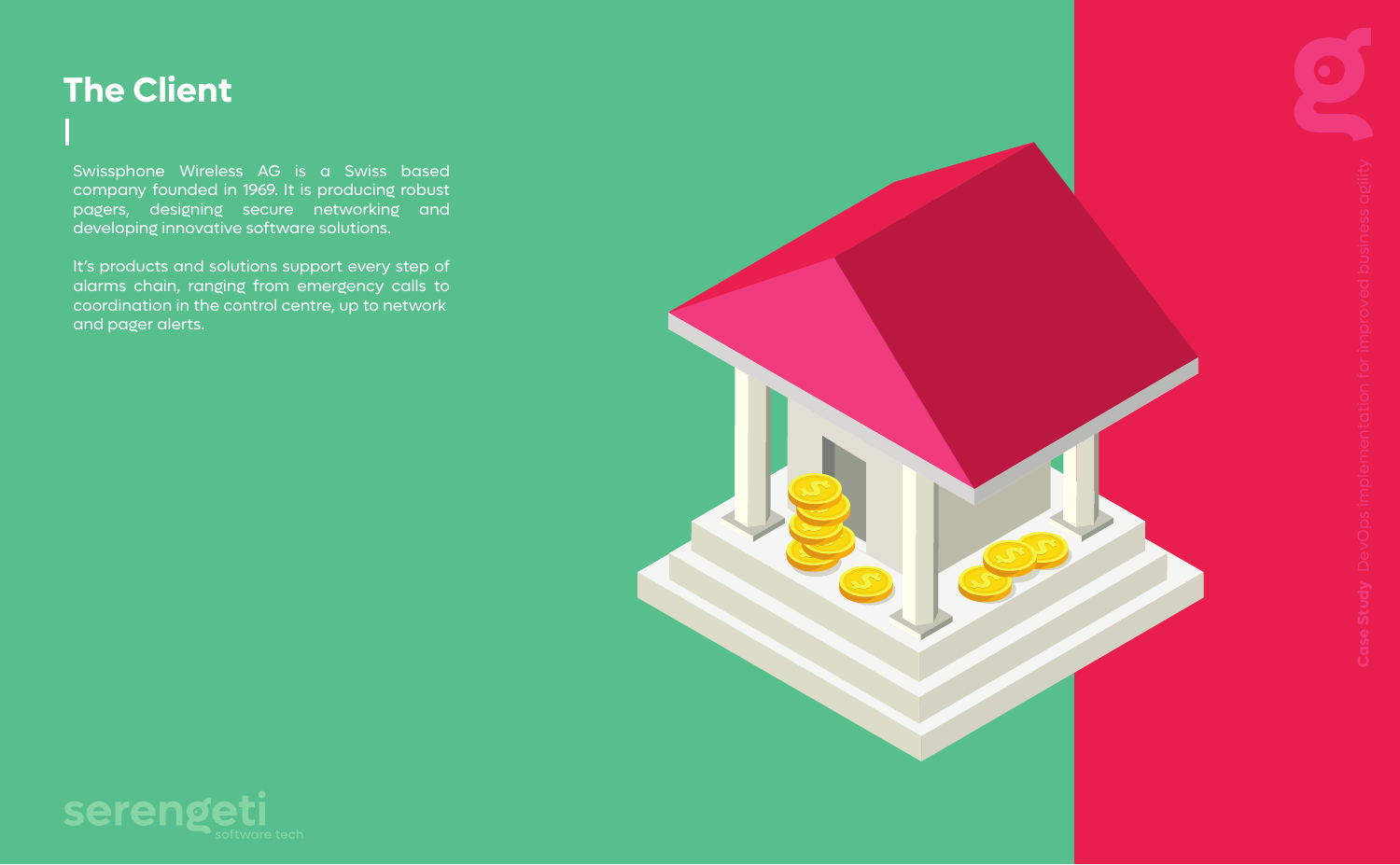### **Challenge**

Swissphone has a large development department in house, but they realized that they do not have enough available engineers, Linux and DevOps principles and tools knowledge for successful migration. In discussions with Serengeti they decided that Serengeti engineers could do the complete migration.

The biggest challenge is migration of old infrastructure to new, integration of newer technologies for system monitoring, continuous integration and upgrade of all software solutions to the latest versions. Also, moving to newer virtualization technologies, such as Docker was a big challenge.

#### **Service**

Serengeti maintains the entire infrastructure of the Swissphone Development Department. At the same time, we are upgrading and migrating the existing infrastructure to new hardware and software. We also implement upgrades in automation and continuous integration within the development department.



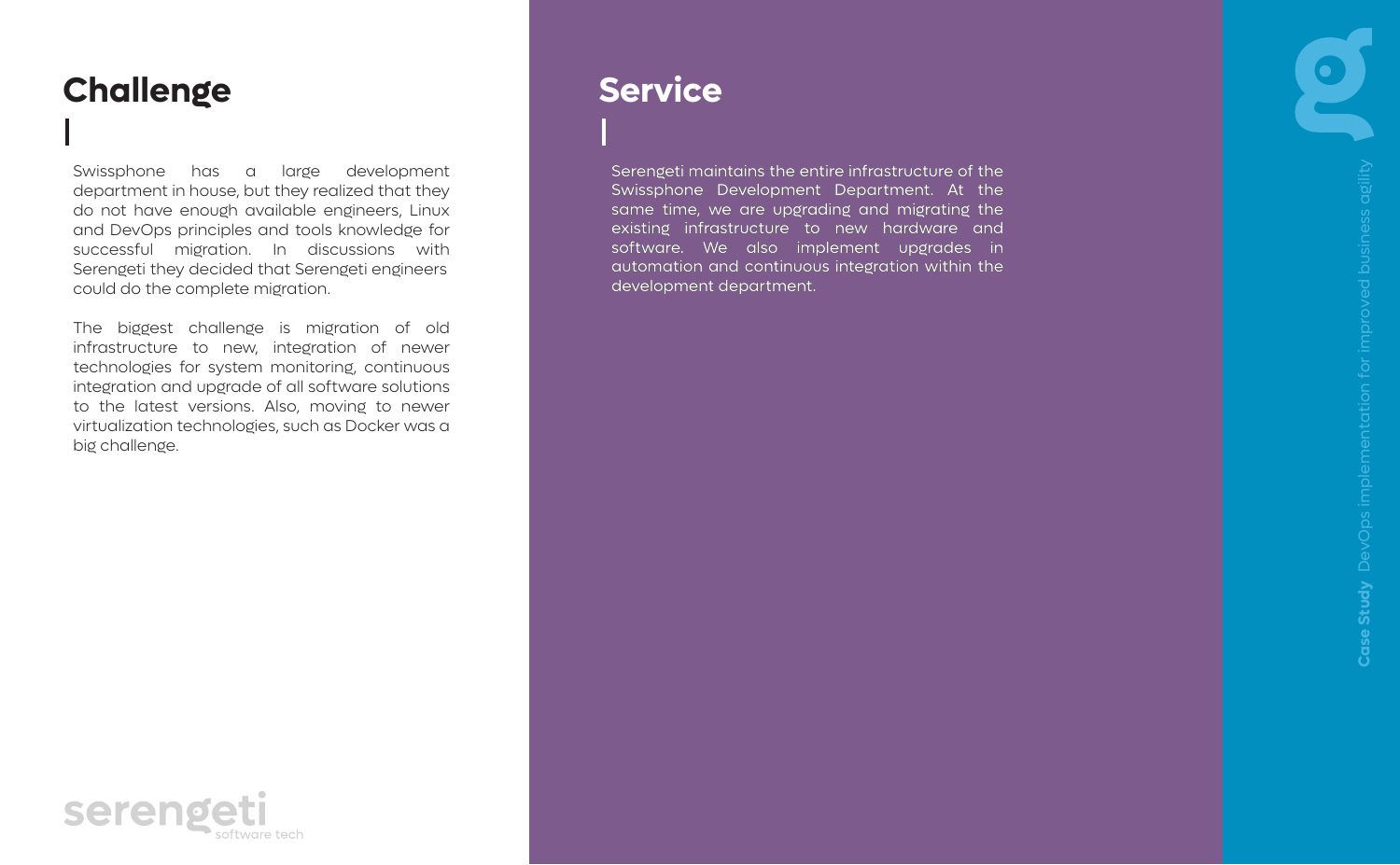#### **Solution**

Serengeti has expertise in DevOps implementation both in Linux and Windows environments. Swissphone decided to engage Serengeti team to design and implement DevOps system. Implementation is ongoing process. In the first phase of onsite work, customer engineers worked together with Serengeti engineers. That way trust and good communication channels were established which are basis of successful co-operation on distance. Swissphone was sceptical of how efficient the Serengeti engineers would be to operate at a remote location. However, because of the good preparation and proven engagement model, moving to a remote location was smooth and the team quickly achieved full productivity.

Serengeti engineers in Zagreb work as part of the Swissphone team, the assignments are created by the client and then in sprint planning tasks are explained to all members of the team; engineers select the tasks on a weekly basis depending on the specific business priorities in agreement with the Swissphone team and also depending on delivery deadlines for new versions of software developed within all development teams.

Communication with Swiss colleagues is regular and informal, on a daily basis and once a week to discuss what has been done in the past week and what are the priorities for the next week. This way, the work of Serengeti Engineers is maximally effective and synchronized with customer changing requirements.

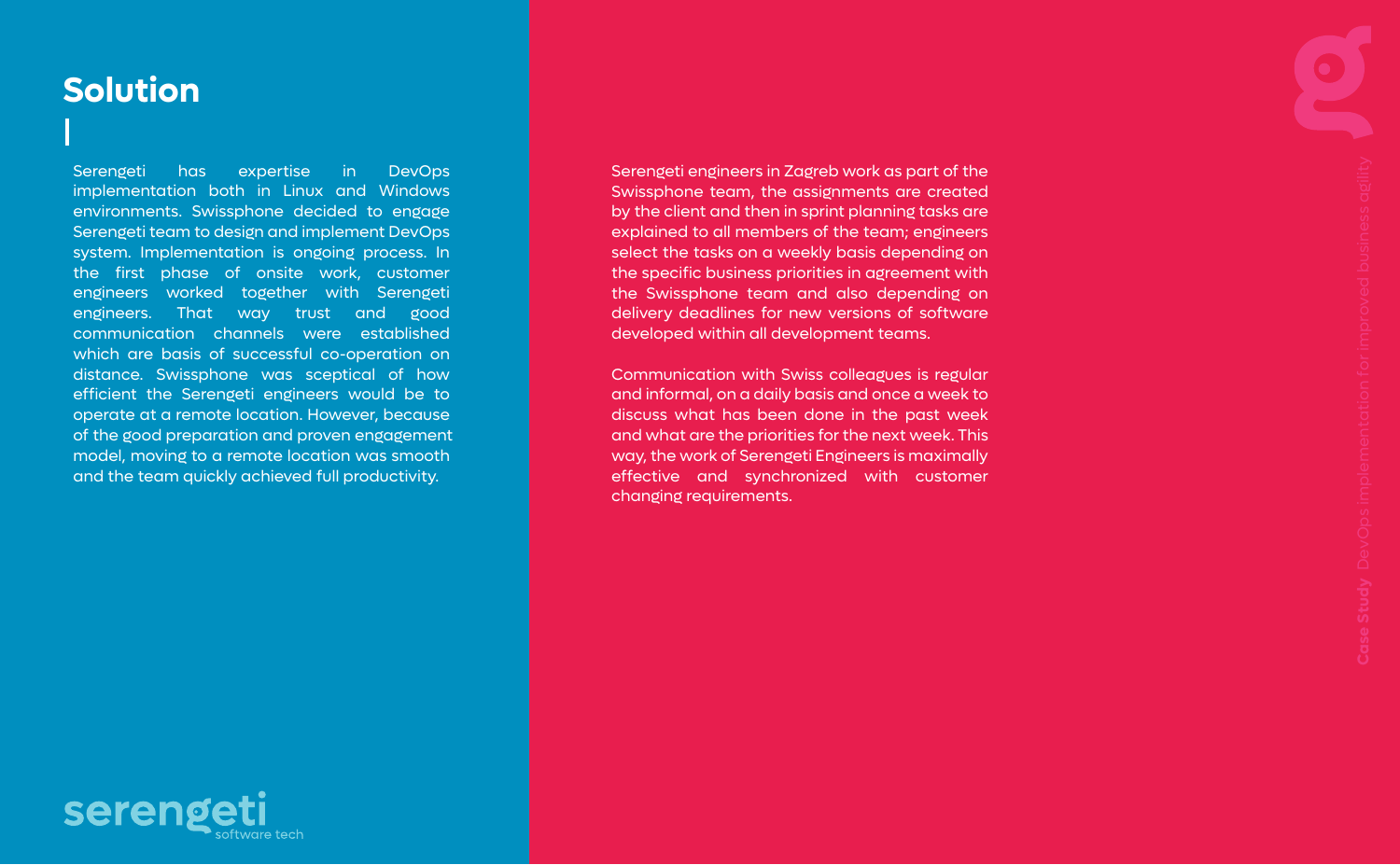#### **Result**

Swissphone, in cooperation with Serengeti, has stabilized the existing infrastructure, and migration to the new infrastructure is underway in parallel. Long-term partnership was established. Successful cooperation in the field of existing infrastructure maintenance has also been extended to the DevOps area thanks to the proactive consultative approach of the Serengeti. In this approach, Serengeti, after being well acquainted with the business and the needs of the user, proactively suggests areas in which the overall development process can be improved.

The most valuable result of this co-operation is that the user has a long-term partner to maintain, automate and improve development department systems. Serengeti uses its broad DevOps knowledge to consult customer how to apply modern technologies such as automation, cloud solutions, new virtualization technologies and CI / CD technologies.

**Case Study** DevOps implementation for improved business agility

DevOps implementation

Case Study

for improved business agility